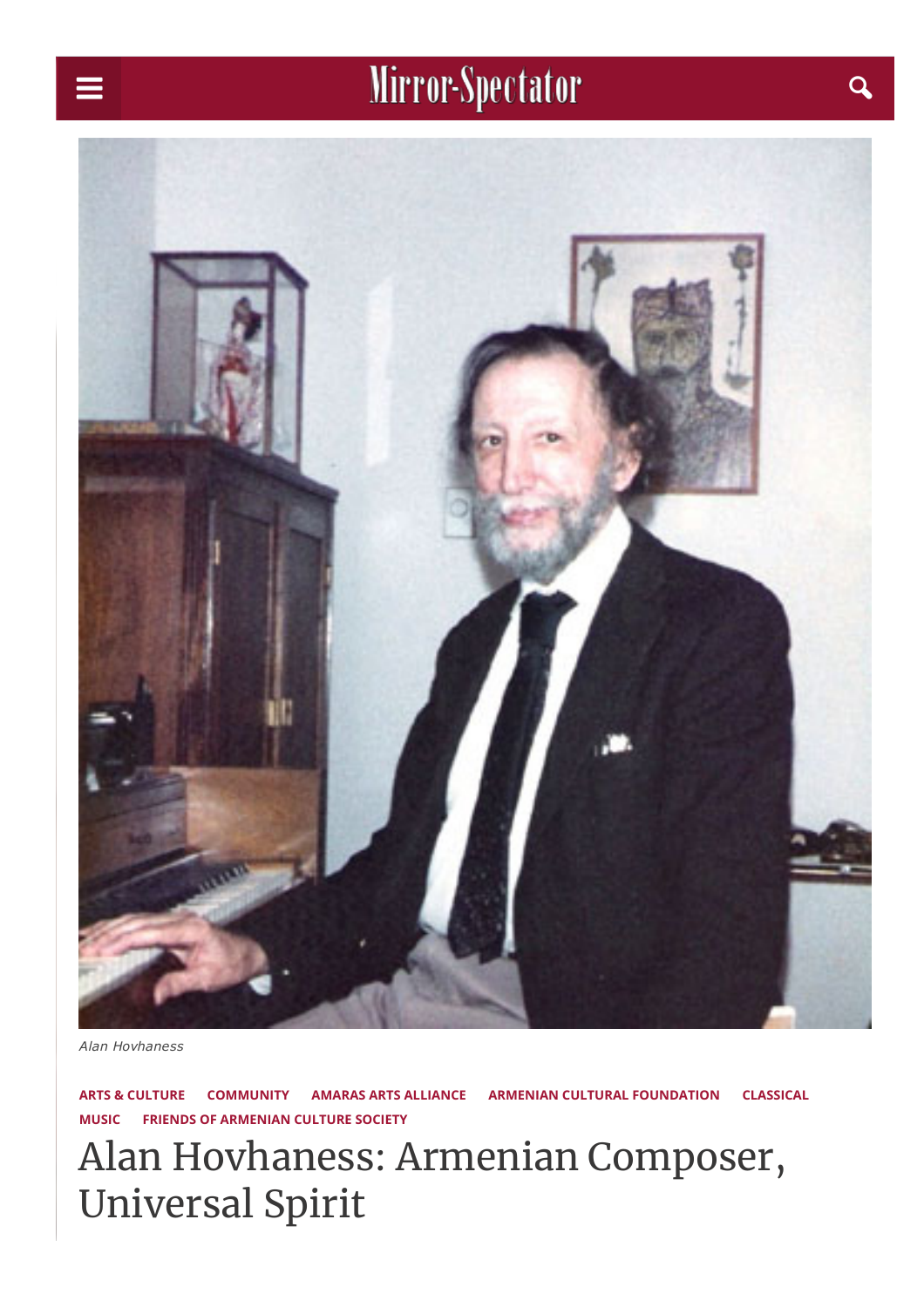### $\odot$  161  $\ddot{1}$  0 *by* Muriel [Mirak-Weissbach](https://mirrorspectator.com/author/muriel-mirak-weissbach/)

ARLINGTON, Mass. — "I welcome you to this special event dedicated to the 110th anniversary of the birth of Alan Hovhaness, one of the greatest composers of the 20th century."

This is how Dr. Ara Ghazarians, curator of the Armenian Cultural Foundation (ACF) opened a moving tribute on April 17. Conducted over zoom, the commemoration was organized by the Board of Trustees of the ACF, and co-sponsored by Amaras Art Alliance and the Friends of Armenian Culture Society and Alessandra Pompili.

For an hour and a half, participants from the US and Europe would hear from scholars as well as personal acquaintances of Hovhaness, learning not only about his extraordinarily vast compositional achievements but gaining insight into him as a person. Renowned musicians contributed performances of his works, on the violin, clarinet and piano. A special guest would be Hovhaness himself, in a video recording of the composer playing his "Shalimar" on the piano.

As Ghazarians noted in his introductory remarks, much of his early work has unfortunately been lost, as he reportedly destroyed 1,000 of his compositions in 1940. The extant works include chamber operas as well as works for soloists, chorus, and orchestra. He wrote for keyboard instruments as well as chamber ensembles, composed over sixty-six symphonies and other orchestral compositions, including scores for films.

For many reasons, it was fitting for the Armenian Cultural Foundation to be among the organizers; it is located in Arlington, Massachusetts, which was the home of Hovhaness. In addition, Ghazarians said, the ACF "is proud to house one of largest archives on Alan Hovhaness in the world, which is available for academic researchers and musicologists." Other important collections of the composer's materials, Ghazarians continued, "made up of scores, sound recordings, photographs and correspondence, are located at several academic centers, including Harvard University, University of Washington, the Library of Congress in Washington, D.C., [Yerevan'](https://en.wikipedia.org/wiki/Yerevan)s State Museum of Arts and Literature in Armenia."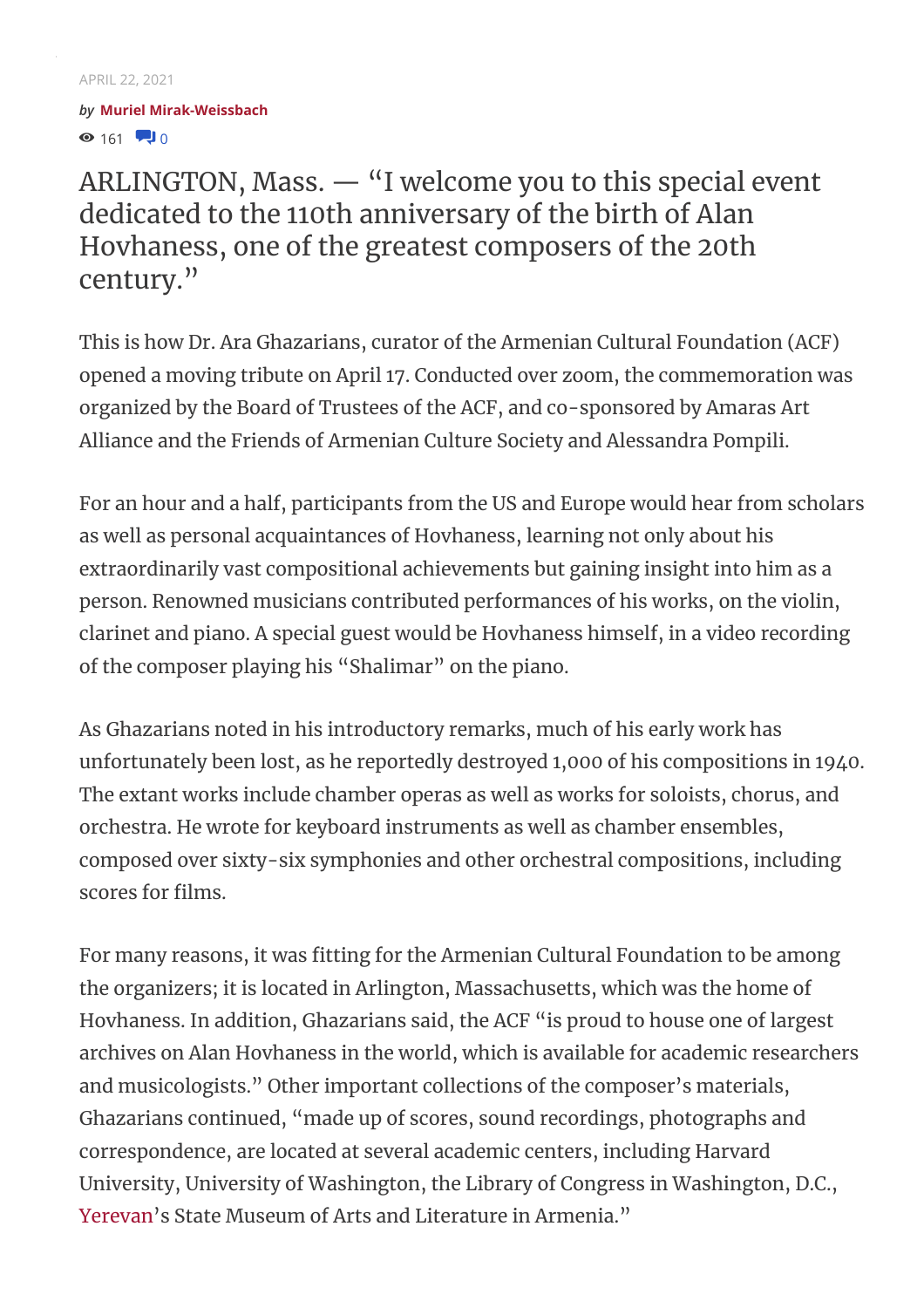The first to speak was Dr. Jack Johnston, who had known Alan Hovhaness since childhood. Johnston, a long-term resident of Arlington, grew up in the same neighborhood as Hovhaness.



In fact, they lived on the same street, Johnston began. Johnston did know the family very well and still maintains contact with the composer's wife. In the 1930s and 1940s, Alan Hovhaness "taught my sisters music, violin and piano," he recalled. Although one sister turned into an accomplished pianist, the would-be violinist "sounded as though she were strangling a cat," as family members put it at the time.

Alan Hovhaness enjoyed sharing music with the neighborhood. As Johnston recalled, he would open three large living room windows wide and then play a variety of pieces, from classical to popular and his own works on the piano. There would be 20 to 30 neighbors sitting on their steps or lawn chairs, grateful participants in an open-air concert.

After Johnston lost his own father while still a teenager, Hovhaness became "a surrogate father." Hovhaness studied at Tufts University and the New England Conservatory of Music, after which he became the choir director at St. James Armenian Apostolic Church in Watertown.

Hovhaness rose to prominence, performing at Boston Symphony Hall (while his father sat in the balcony), receiving an invitation by Jack Kennedy to the White House and celebrating his 80<sup>th</sup> birthday at Carnegie Hall. Though gaining fame for his music, Hovhaness did not forget Johnston; he showed a page from a score of Mount St. Helen's Symphony, a gift the composer had given him on his 52<sup>nd</sup> birthday, with best wishes from his "Arlington neighbor and lifelong family friend."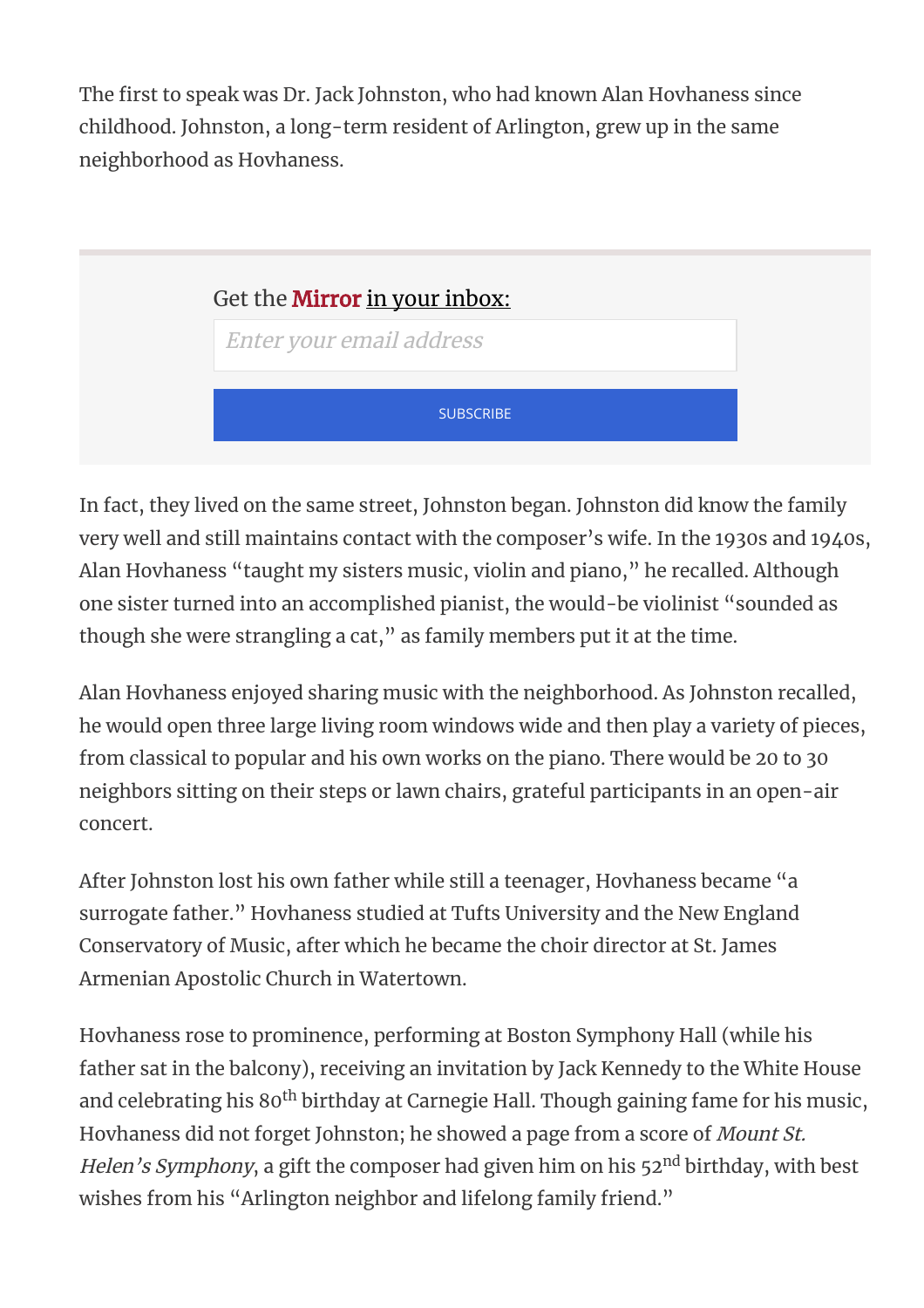Following this rare look into the personality of Hovhaness, the participants heard the first piece selected for the program, Yeraz (Dream) No. 2, Op. 56, played brilliantly by Levon Chilingirian, founding member of the world Chilingirian Quartet. Chilingirian is a faculty member and Chamber Music Artist in Residence at the Royal Academy of Music and professor of violin and Chamber Music at the Guildhall School of Music and Drama, both in London.



*Levon Chilingirian*

## A 'Musical Polyglot'



Topics: Amaras Arts [Alliance,](https://mirrorspectator.com/tag/amaras-arts-alliance/) Armenian Cultural [Foundation,](https://mirrorspectator.com/tag/armenian-cultural-foundation/) [Classical](https://mirrorspectator.com/tag/classical-music/) Music, [Friends](https://mirrorspectator.com/tag/friends-of-armenian-culture-society/) of [Armenian](https://mirrorspectator.com/tag/friends-of-armenian-culture-society/) Culture Society People: Alan [Hovhaness](https://mirrorspectator.com/people/alan-hovhaness/), [Levon](https://mirrorspectator.com/people/levon-chilingirian/) [Chilingirian](https://mirrorspectator.com/people/levon-chilingirian/)

#### MORE FROM ARTS & CULTURE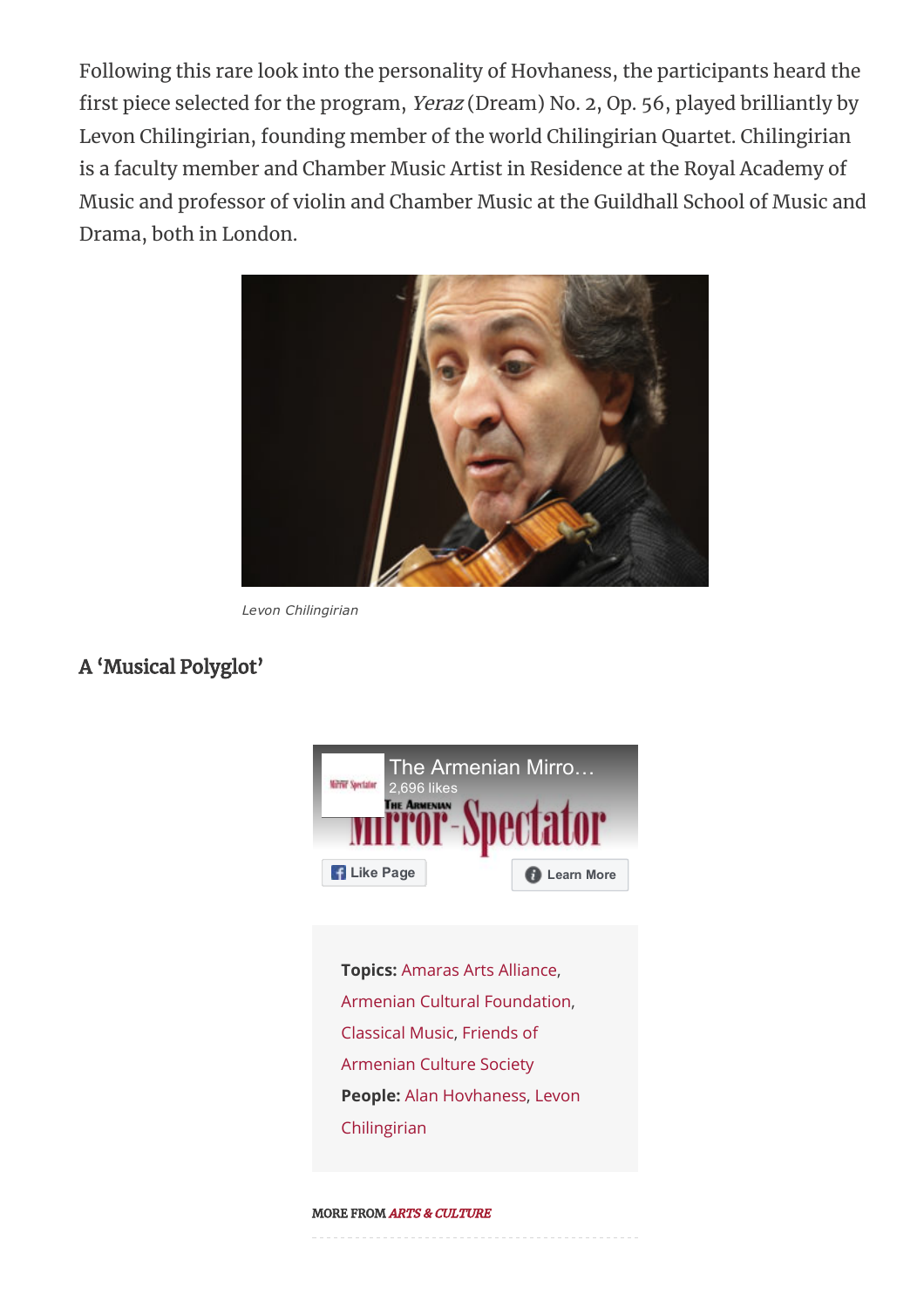

[Hidden Map' Nationwide April 23-25](https://mirrorspectator.com/2021/04/22/nbclx-to-air-ani-hovannisians-the-hidden-map-nationwide-april-23-25/)

To introduce the next speakers, Ghazarians turned to the different cultural influences on Hovhaness from South Asia and the Far East, India and Japan in particular. The first to address this theme was Dr. Craig Parker, professor of music history at Kansas State University. Parker is the author of numerous articles and has served on the advisory Board of Dictionary of American Music (2013) and was the College Music Society Board Member for Musicology (2014-16). He is the recipient of the Society for American Music Distinguished Service Citation "in recognition of his sustained contributions to the society and its appreciation for nurturing our national music."

Dr. Parker characterized Hovhaness as a "musical polyglot," one who could communicate musical ideas in many different languages, from the modal sounds of Armenia to the ragas of India, and avoided atonal music. During his studies at Tufts University and the New England Conservatory, Dr. Parker said, Hovhaness became acquainted with Greek painter and mystic Hermon di Giovanno, who introduced him to the music of Greece, Egypt and India. After meeting the older brother of sitar virtuoso Ravi Shankar in Boston, Hovhaness became more interested in Indian music and decided to take up this classical Indian string instrument.

Hovhaness had studied his Armenian heritage, especially through the music of Komitas, while he was working as choir director of the St. James Armenian Apostolic Church, and later, he related this heritage to elements of the Asian musical culture. In 1959-1960, he studied in India as a Fulbright Resident Scholar, and was the first western composer at the Musical Festival at the Academy of Music in Madras in 1960.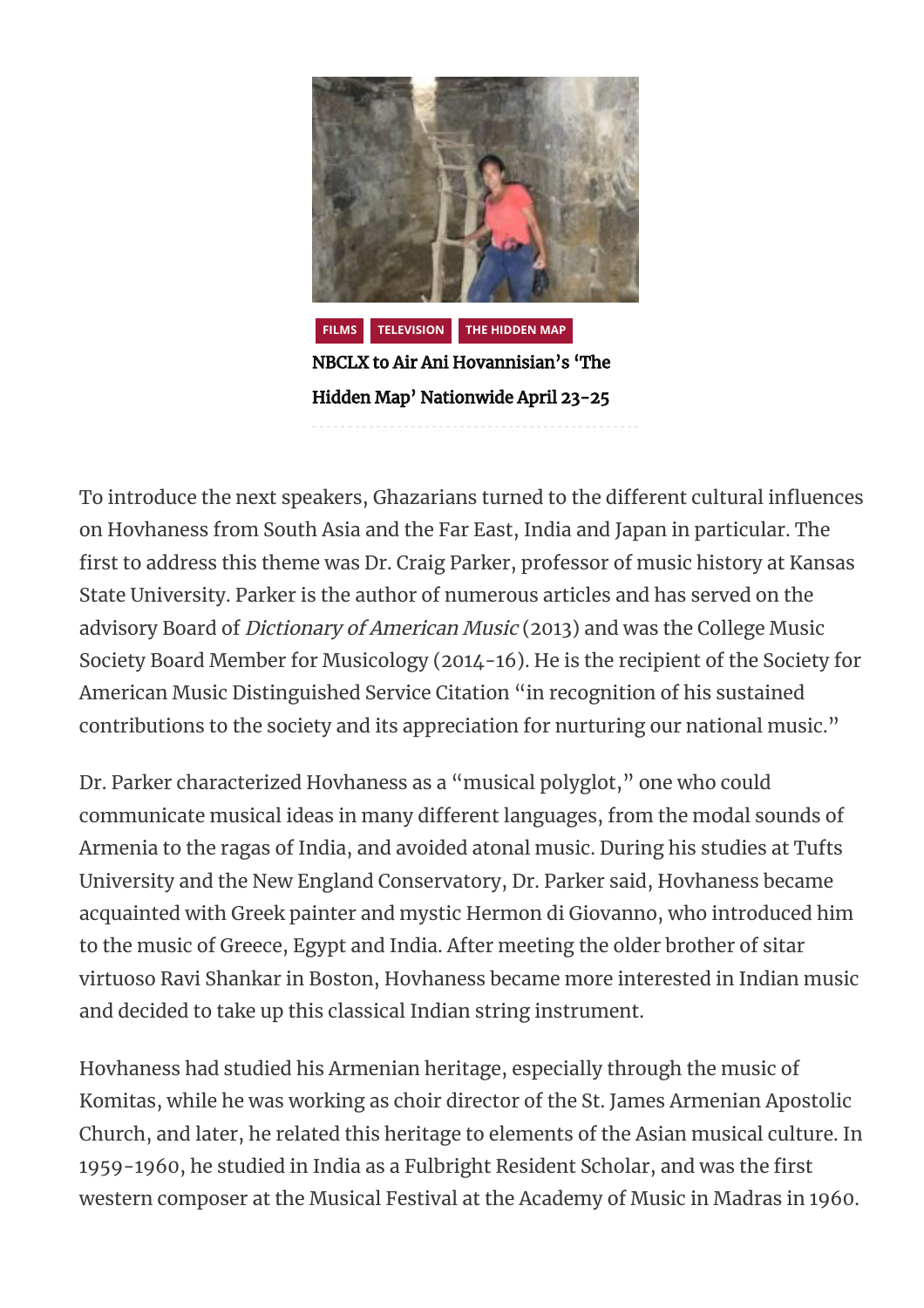His compositions, which combine diverse cultural elements, speak a universal language and can transport listeners into distant musical universes. Parker said that his Symphony No. 8, composed in 1948, may have been based on Armenian modal music, but was perceived by Indians as partaking of their musical culture. He was the first western composer for an Indian orchestra, and composed Indian ragas himself. His Symphony No. 7 Opus 178, inspired by the Himalayan mountain peaks, led one concert attendee to exclaim that he had "brought the Himalayan mountains to Pittsburgh." His 1966 Symphony no. 19, the Vishnu, was said to "circulate divine energy throughout the universe." By the 1960s, largely through the efforts of Hovhaness, Indian music became well known in the United States.

His fascination with Eastern music took him also to Japan, where he composed with Japanese-like melodies and Armenian themes.

Following Dr. Parker's presentation, participants heard a piece Hovhaness wrote in 1935. The composition for solo clarinet, *Lament No. 2, Op. 25*, was played by Einar Jóhanneson from Iceland, in a recording from April 15 in the Reykjavik Cathedral.

The renowned clarinetist is a graduate of Reykjavik College of Music and the Royal College of Music in London with Bernard Walton and John MacCaw. He is the winner of several competitions among them Sir Yehudi Menuhin's Live Music Now in 1976, and three years later the Sonning Prize for young Nordic Soloists. He has appeared as soloist and chamber musician all over the world and recorded for various radio and television networks, often presenting pieces especially written for him. Einar Jóhanneson was principal clarinet of the Iceland Symphony Orchestra from 1980– 2012 and is a founding member of the internationally recognized ensemble, the Reykjavik Wind Quintet.

# Enriching Western Music from the East

The second speaker, Dr. W. Anthony Sheppard, picked up where Dr. Parker had left off – in Japan. Dr. Sheppard is Marylin and Arthur Levitt Professor of Music at Williams College. He is the author and editor of several books and articles and has served as the editor-in-chief of the Journal of the American Musicological Society and is currently Series Editor of AMS Studies in Music.

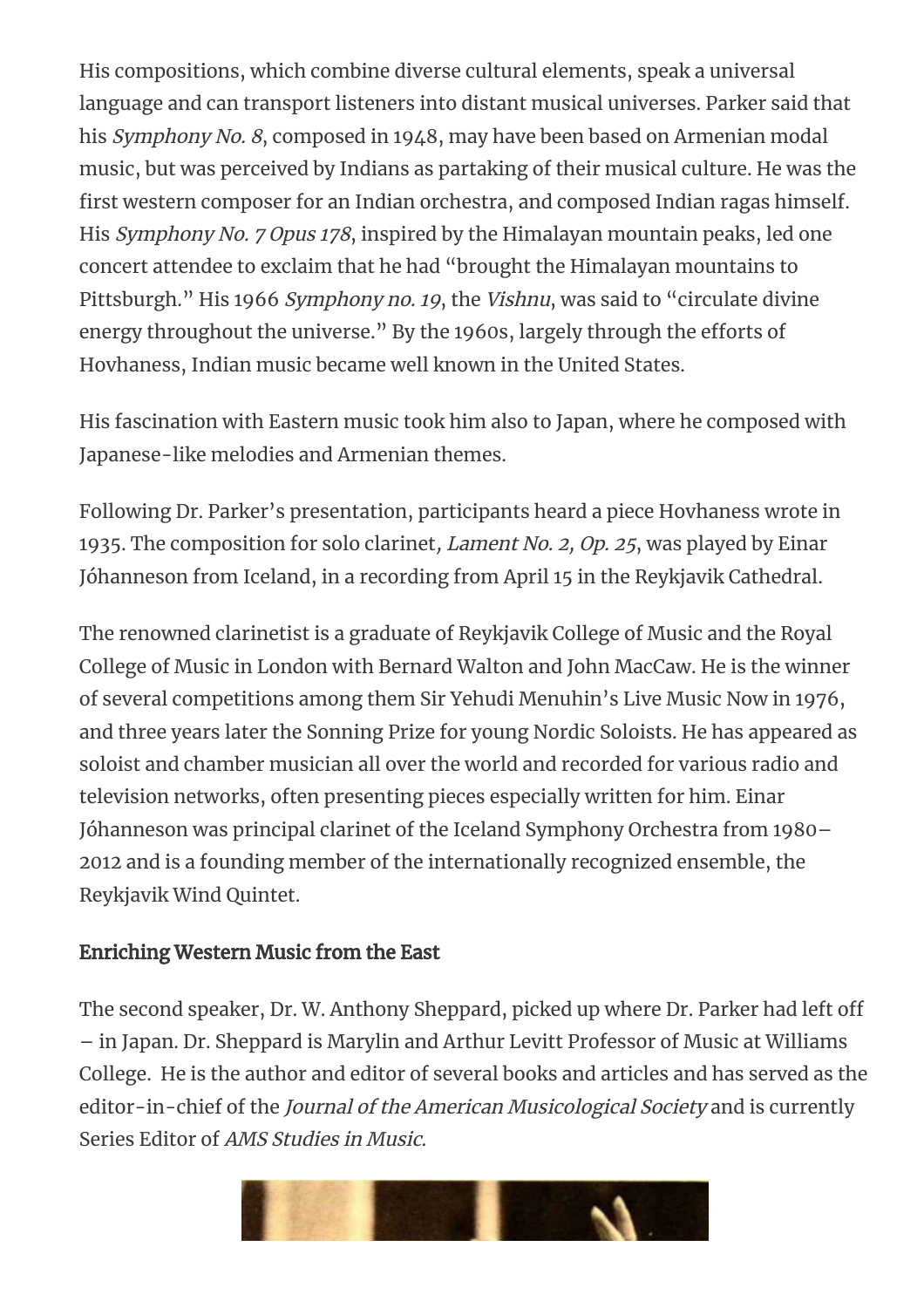

*Alan Hovhaness*

Dr. Sheppard said that in the 1950s and 1960s American and European composers became interested in Japanese music, especially ancient ensemble music of the court. Hovhaness stands out among them for his active approach, learning to play Japanese instruments. In a letter he wrote to the Rockefeller Foundation for a grant, Hovhaness expressed his intention to enrich western music with Japanese elements.

When he travelled to Japan in 1960, he studied 6 traditional instruments. Together with his wife Hinako Fujihara, a virtuoso soprano, he would play gagaku, a traditional genre of court music, every night. As always in his dialogues with a new musical culture, he adopted the principles, but not the melodies, in his own compositions. Dr. Sheppard stressed that while he drew on earlier musical traditions with Indian, Arabic or Japanese elements, his compositions always displayed his mark of originality. In Japan, it was not only the music, but also historical sites, cultural events like NO theatre, and poetry that influenced his creative output.

In 1962 he composed sonatas for the jho, a traditional Japanese wind instrument, and incorporated related musical elements, like the sliding between pitches. In two orchestral works from 1964, he expressed the Japanese concept of changes through pitch clusters. The Japanese influence is present also in operas Hovhaness composed between 1959 and 1969, be it certain harmonic sequences or traditional drum rolls (which prefigured Benjamin Brittan's use in the 1960s).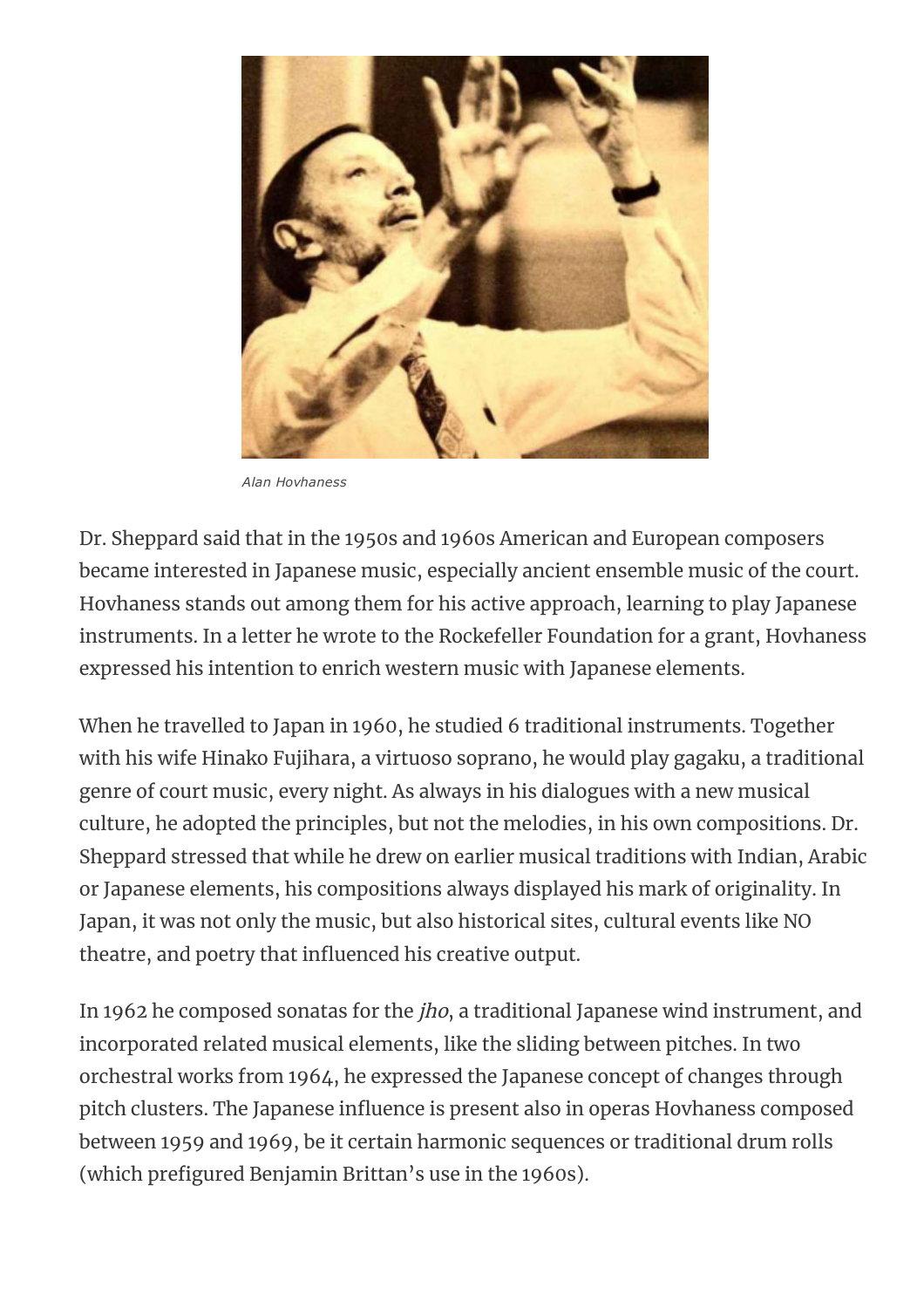In discussing Hovhaness's compositions in this period, Dr. Sheppard spoke of a syncretic approach, in which diverse elements come together; Hovhaness wrote Japanese and Indian ragas, works for Japanese instruments, and developed "neo gagaku," in which influences from India, Korea, Japan, Armenia and Indonesia play a role. There is a religious expression, a kind of mysticism, that pervades the music throughout.

To conclude the program, a piece which Hovhaness wrote back in 1944 was performed, the first movement from the Greek Rhapsody No. 1 Op 63. Introduced by Ghazarians, renowned pianist Alessandra Pompili played with profound expression and sensitivity. She has performed for years as a soloist to critical and public acclaim in Italy, the United Kingdom, Hungary, Iceland, Germany, Poland and the US. In addition to the traditional repertoire, Alessandra is an advocate of the music of Alan Hovhaness often performing and/or recording it as premières (for example, Hovhaness's Sonata Cougar Mountain op. 390 and Fantasy op.15).

## Return to the Alma Mater

An appropriate conclusion to this tribute to Alan Hovhaness came from Dr. Pasquale Tassone former director of music program of Arlington High School, which Hovhaness attended and graduated from in 1929. Tassone is a graduate of the Giuseppe Verdi Conservatory in Milan, has an honors diploma from the Chigiana Academy in Siena, Italy and a PhD from Brandeis University. He has composed a number of pieces among them an opera, which have been performed on major stages, and is the winner of a number of national and international awards.

He began his series of amusing anecdotes with the recollection of an event that took place in the old alma mater he shared with Hovhaness. The famous composer had received an invitation to the high school for a weekend music festival, and Tassone was to conduct one of his compositions, the Symphony for Band. At the end of the piece, all was quiet. When Tassone turned around, he found Hovhaness standing silently on stage. Tassone remembered that when the harpist did not show up, Hovhaness settled in at the piano and played the harp part on the keyboard. He also remembered the restaurant they went to afterwards for lunch. Hovhaness stayed in Arlington for the whole weekend, and Tassone spoke admiringly of how gracious he had been to the students there.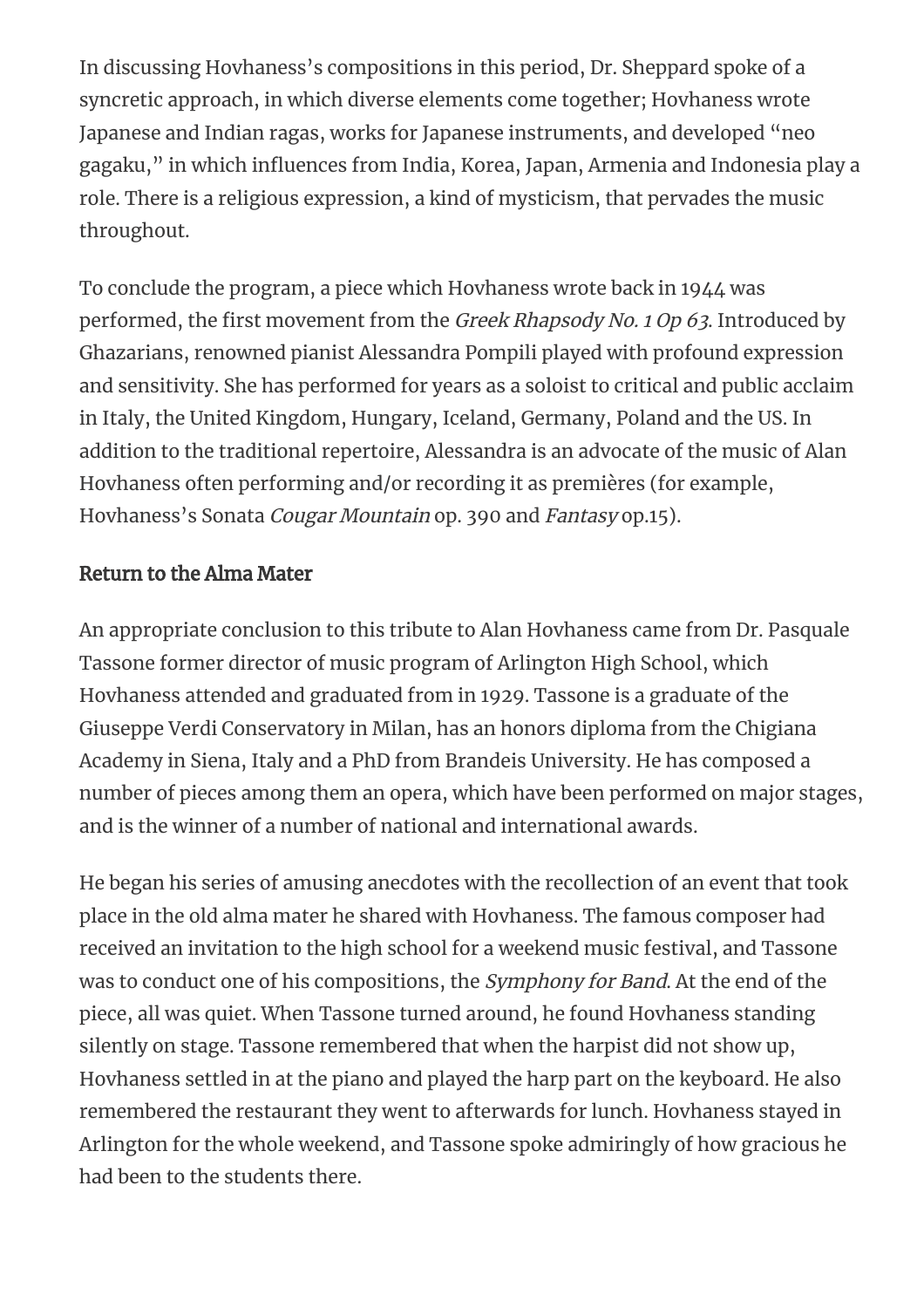Though 40 years passed and he had no further direct contact with the composer, Tassone had several encounters with other people that involved Hovhaness: it might have been a colleague he knew after his graduation from Brandeis, who had taken piano lessons from the maestro; or his dentist, whose father had hired Hovhaness to play, back in the years when he was choir director at St. James church. In 2009, Tassone was a member of the committee set up to sponsor a commemorative plaque for Hovhaness and composed a piece, Dzon (Ode) for the occasion, inspired by Hovhaness.

Now, it turns out that Arlington High school, where Tassone and Hovhaness completed their pre-college studies, is to be torn down and rebuilt. What better way to honor that school's most famous musical graduate, than to name the performing arts center of the new building after him?

# The Voice of the Artist

Alessandra Pompili offered closing remarks, in which she communicated the highly moral understanding of art that motivated Hovhaness and did so by letting him speak. She referenced Symphony no. 11, All Men Are Brothers, which premiered in 1961, and read a passage Hovhaness had quoted in his introduction to the score: "And the voice of the Lord Buddha was heard like the sound of a great gong hung in the skies, saying that though one met a thousand men on his way they would all be one's brothers." The composer then wrote: "The symphony is an attempt to express a positive faith in universal cosmic love as the only possible ultimate goal for man and nature. Let all unite in peace on our tiny planet, our floating village, our little space ship, as we journey across mysterious endlessness."

Again, letting us hear the words of the composer himself, she quoted from one of his Guggenheim applications: "I propose to create a heroic, monumental style of composition simple enough to inspire all people… It is not my purpose to supply a few pseudo-intellectual musicians and critics with more food for brilliant argumentation, but rather to inspire all mankind with new heroism and spiritual nobility. This may appear to be sentimental and impossible to some, but it must be remembered that Palestrina, Handel and Beethoven would not consider it either sentimental or impossible. In fact, the worthiest creative art has been motivated consciously or unconsciously by the desire for the regeneration of mankind."